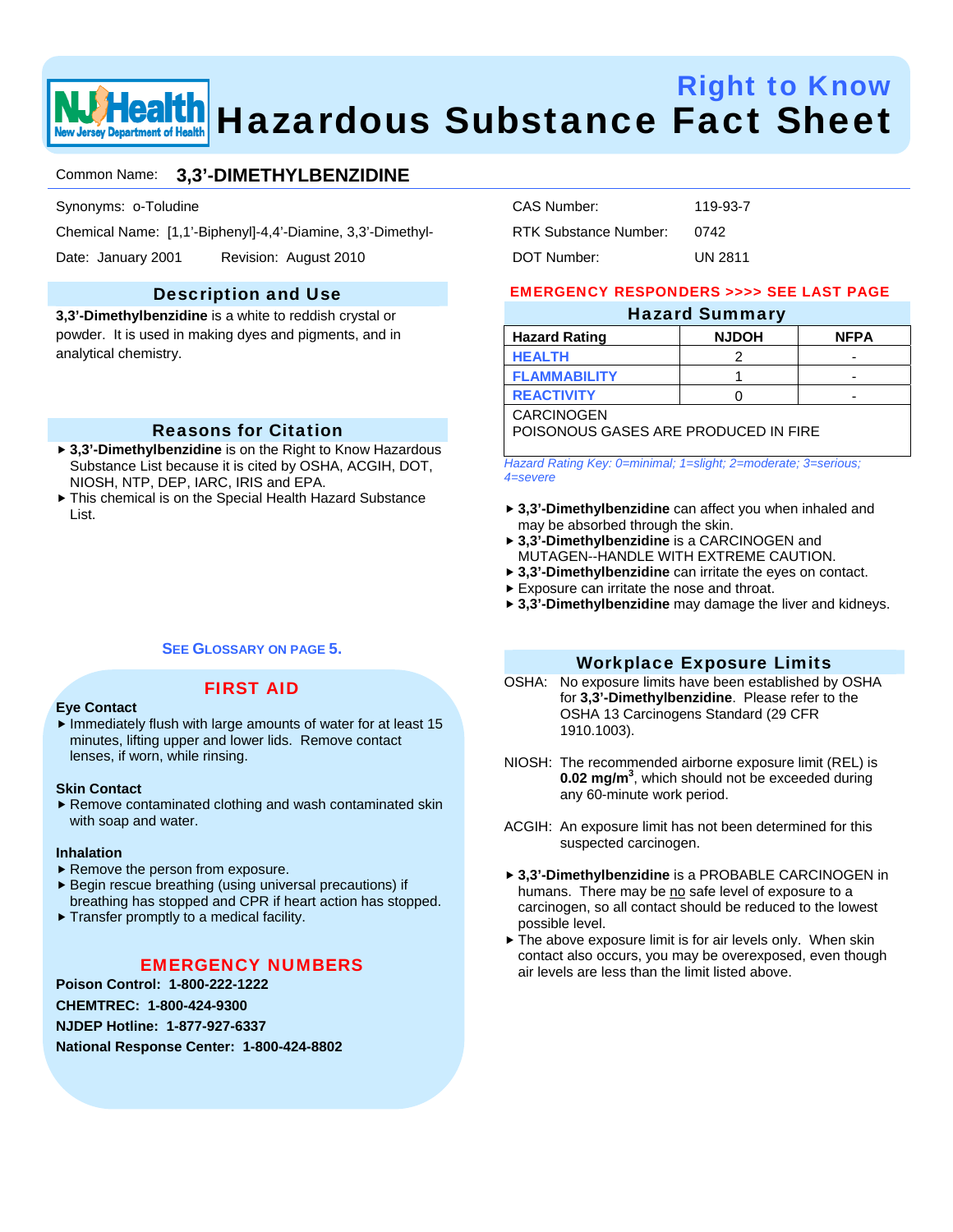### Determining Your Exposure

- Read the product manufacturer's Material Safety Data Sheet (MSDS) and the label to determine product ingredients and important safety and health information about the product mixture.
- $\blacktriangleright$  For each individual hazardous ingredient, read the New Jersey Department of Health Hazardous Substance Fact Sheet, available on the RTK website (www.nj.gov/health/eoh/rtkweb) or in your facility's RTK Central File or Hazard Communication Standard file.
- $\blacktriangleright$  You have a right to this information under the New Jersey Worker and Community Right to Know Act and the Public Employees Occupational Safety and Health (PEOSH) Act if you are a public worker in New Jersey, and under the federal Occupational Safety and Health Act (OSHA) if you are a private worker.
- ▶ The New Jersey Right to Know Act requires most employers to label chemicals in the workplace and requires public employers to provide their employees with information concerning chemical hazards and controls. The federal OSHA Hazard Communication Standard (29 CFR 1910.1200) and the PEOSH Hazard Communication Standard (N.J.A.C. 12:100-7) require employers to provide similar information and training to their employees.

This Fact Sheet is a summary of available information regarding the health hazards that may result from exposure. Duration of exposure, concentration of the substance and other factors will affect your susceptibility to any of the potential effects described below.

# Health Hazard Information

#### **Acute Health Effects**

The following acute (short-term) health effects may occur immediately or shortly after exposure to **3,3'-Dimethylbenzidine**:

- **► 3,3'-Dimethylbenzidine** can irritate the eyes on contact.
- **F** Inhaling **3,3'-Dimethylbenzidine** can irritate the nose and throat causing coughing and wheezing.

#### **Chronic Health Effects**

The following chronic (long-term) health effects can occur at some time after exposure to **3,3'-Dimethylbenzidine** and can last for months or years:

#### *Cancer Hazard*

- **▶ 3,3'-Dimethylbenzidine** is a PROBABLE CARCINOGEN in humans. It has been shown to cause liver, bladder, mammary gland, and other types of cancer in animals.
- $\triangleright$  There is an increased bladder cancer risk when exposure to **3,3'-Dimethylbenzidine** is combined with exposure to *Benzidine* (a known carcinogen) and other *Biphenyl Amines*, such as in the dye industry.
- $\blacktriangleright$  Many scientists believe there is no safe level of exposure to a carcinogen. Such substance may also have the potential for causing reproductive damage in humans.

#### *Reproductive Hazard*

 $\blacktriangleright$  According to the information presently available to the New Jersey Department of Health, **3,3'-Dimethylbenzidine** has not been tested for its ability to affect reproduction.

#### *Other Effects*

▶ 3,3'-Dimethylbenzidine may damage the liver and kidneys.

# Medical

#### **Medical Testing**

Before fist exposure and every 12 months thereafter, OSHA requires your employer to provide (for persons exposed to **3,3'-Dimethylbenzidine**):

- $\blacktriangleright$  Complete work and medical history
- ▶ Thorough physical examination
- $\blacktriangleright$  Liver and kidney function tests
- $\blacktriangleright$  Any other tests determined necessary by the examining physician

OSHA requires your employer to provide you and your doctor with a copy of the OSHA 13 Carcinogens Standard (29 CFR 1910.1003).

Any evaluation should include a careful history of past and present symptoms with an exam. Medical tests that look for damage already done are not a substitute for controlling exposure.

Request copies of your medical testing. You have a legal right to this information under the OSHA Access to Employee Exposure and Medical Records Standard (29 CFR 1910.1020).

#### **Mixed Exposures**

 $\blacktriangleright$  More than light alcohol consumption can cause liver damage. Drinking alcohol can increase the liver damage caused by **3,3'-Dimethylbenzidine**.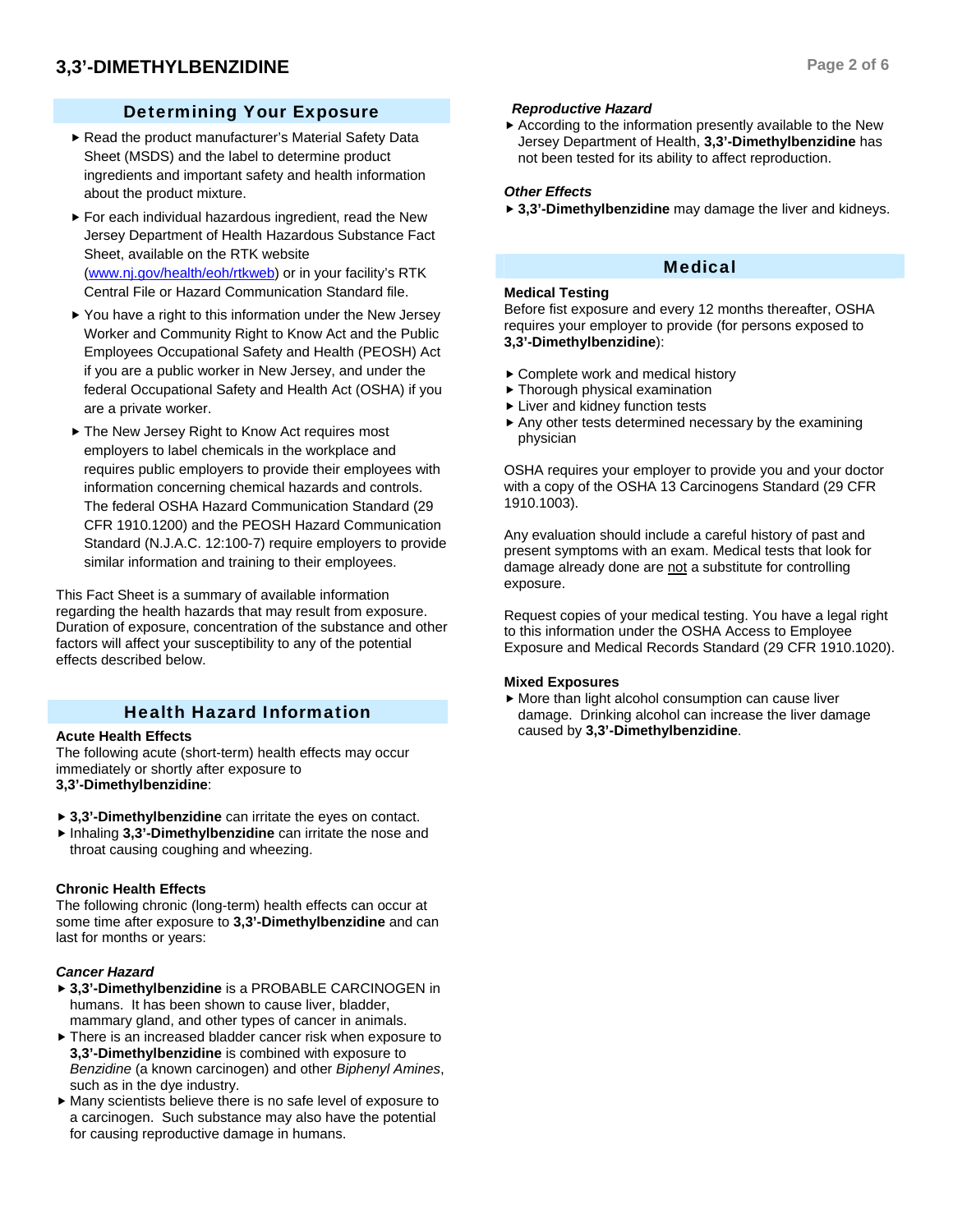# Workplace Controls and Practices

Very toxic chemicals, or those that are reproductive hazards or sensitizers, require expert advice on control measures if a less toxic chemical cannot be substituted. Control measures include: (1) enclosing chemical processes for severely irritating and corrosive chemicals, (2) using local exhaust ventilation for chemicals that may be harmful with a single exposure, and (3) using general ventilation to control exposures to skin and eye irritants. For further information on workplace controls, consult the NIOSH document on Control Banding at www.cdc.gov/niosh/topics/ctrlbanding/.

The following work practices are also recommended:

- $\blacktriangleright$  Label process containers.
- $\blacktriangleright$  Provide employees with hazard information and training.
- $\blacktriangleright$  Monitor airborne chemical concentrations.
- $\blacktriangleright$  Use engineering controls if concentrations exceed recommended exposure levels.
- $\blacktriangleright$  Provide eye wash fountains and emergency showers.
- $\blacktriangleright$  Wash or shower if skin comes in contact with a hazardous material.
- $\blacktriangleright$  Always wash at the end of the workshift.
- $\triangleright$  Change into clean clothing if clothing becomes contaminated.
- $\triangleright$  Do not take contaminated clothing home.
- $\triangleright$  Get special training to wash contaminated clothing.
- $\triangleright$  Do not eat, smoke, or drink in areas where chemicals are being handled, processed or stored.
- $\blacktriangleright$  Wash hands carefully before eating, smoking, drinking, applying cosmetics or using the toilet.

In addition, the following may be useful or required:

- $\blacktriangleright$  Specific actions are required for this chemical by OSHA. Refer to the OSHA *13 Carcinogens* Standard (29 CFR 1910.1003).
- $\triangleright$  Use a high efficiency particulate air (HEPA) filter when vacuuming. Do not use a standard shop vacuum.
- ▶ Where possible, transfer **3,3'-Dimethylbenzidine** from drums or other containers to process containers in an enclosed system.

# Personal Protective Equipment

The OSHA Personal Protective Equipment Standard (29 CFR 1910.132) requires employers to determine the appropriate personal protective equipment for each hazard and to train employees on how and when to use protective equipment.

The following recommendations are only guidelines and may not apply to every situation.

#### **Gloves and Clothing**

- ▶ Avoid skin contact with **3,3'-Dimethylbenzidine**. Wear personal protective equipment made from material which can not be permeated or degraded by this substance. Safety equipment suppliers and manufacturers can provide recommendations on the most protective glove and clothing material for your operation.
- ▶ Safety equipment manufacturers recommend Nitrile and Natural Rubber for gloves, and Tyvek®, or the equivalent, as a protective clothing material.

 $\blacktriangleright$  All protective clothing (suits, gloves, footwear, headgear) should be clean, available each day, and put on before work.

#### **Eye Protection**

- $\blacktriangleright$  Wear eye protection with side shields or goggles.
- $\blacktriangleright$  If additional protection is needed for the entire face, use in combination with a face shield. A face shield should not be used without another type of eye protection.

#### **Respiratory Protection**

*Improper use of respirators is dangerous.* Respirators should only be used if the employer has implemented a written program that takes into account workplace conditions, requirements for worker training, respirator fit testing, and medical exams, as described in the OSHA Respiratory Protection Standard (29 CFR 1910.134).

- ▶ Where the potential exists for exposure over **0.02 mg/m<sup>3</sup>**, use a NIOSH approved negative pressure, air-purifying, particulate filter respirator with an N, R or P100 filter. More protection is provided by a full facepiece respirator than by a half-mask respirator, and even greater protection is provided by a powered-air purifying respirator.
- $\blacktriangleright$  Leave the area immediately if (1) while wearing a filter or cartridge respirator you can smell, taste, or otherwise detect **3,3'-Dimethylbenzidine**, (2) while wearing particulate filters abnormal resistance to breathing is experienced, or (3) eye irritation occurs while wearing a full facepiece respirator. Check to make sure the respirator-to-face seal is still good. If it is, replace the filter or cartridge. If the seal is no longer good, you may need a new respirator.
- $\triangleright$  Consider all potential sources of exposure in your workplace. You may need a combination of filters, prefilters or cartridges to protect against different forms of a chemical (such as vapor and mist) or against a mixture of chemicals.
- ▶ Where the potential exists for exposure over 0.2 mg/m<sup>3</sup>, use a NIOSH approved supplied-air respirator with a full facepiece operated in a pressure-demand or other positivepressure mode. For increased protection use in combination with an auxiliary self-contained breathing apparatus or an emergency escape air cylinder.

#### Fire Hazards

If employees are expected to fight fires, they must be trained and equipped as stated in the OSHA Fire Brigades Standard (29 CFR 1910.156).

- ▶ 3,3'-Dimethylbenzidine may burn, but does not readily ignite.
- $\blacktriangleright$  Use dry chemical, CO<sub>2</sub>, water spray or foam as extinguishing agents.
- **POISONOUS GASES ARE PRODUCED IN FIRE.**
- $\blacktriangleright$  Use water spray to keep fire-exposed containers cool.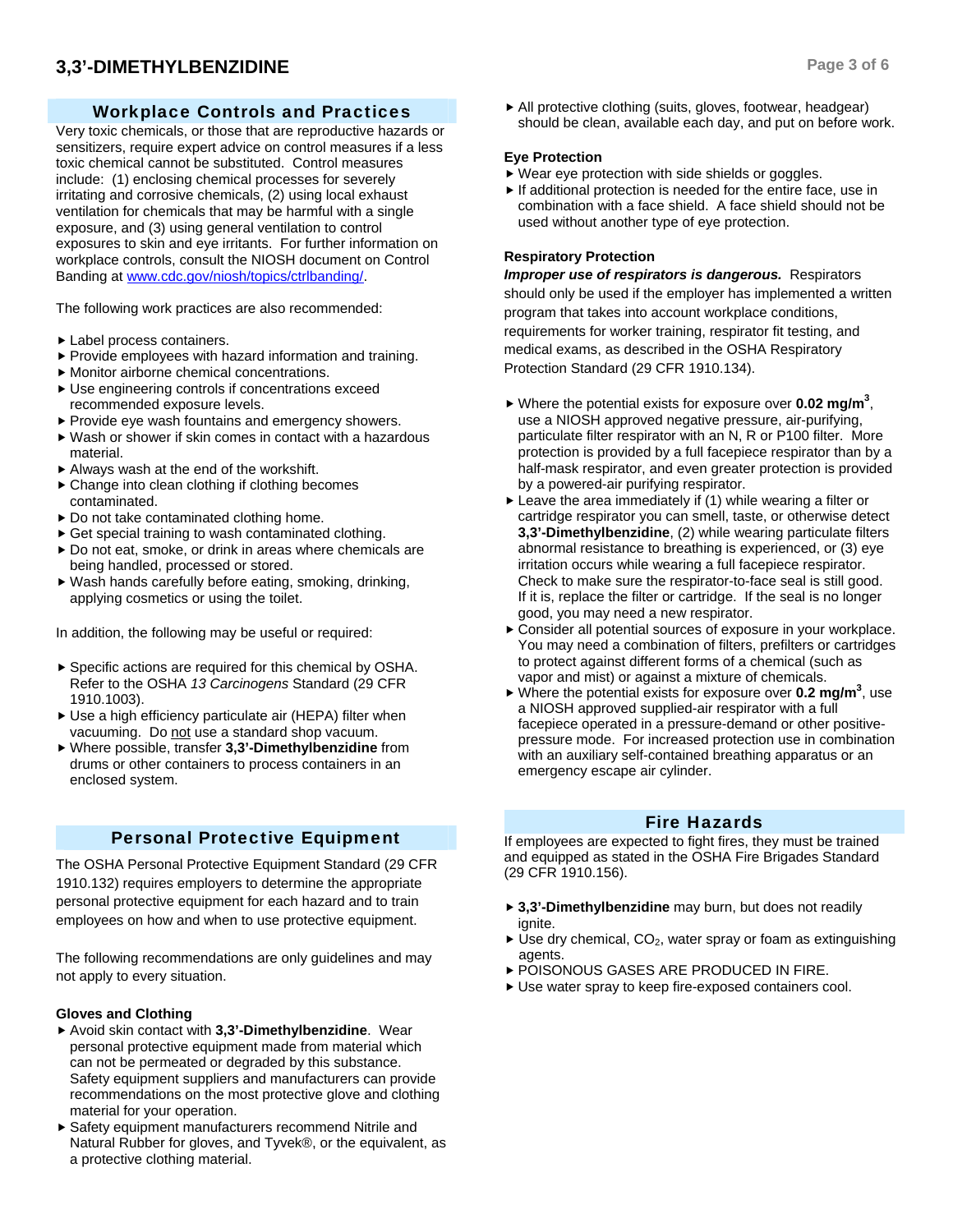# **3,3'-DIMETHYLBENZIDINE** Page 4 of 6

#### Spills and Emergencies

If employees are required to clean-up spills, they must be properly trained and equipped. The OSHA Hazardous Waste Operations and Emergency Response Standard (29 CFR 1910.120) may apply.

If **3,3'-Dimethylbenzidine** is spilled, take the following steps:

- $\blacktriangleright$  Evacuate personnel and secure and control entrance to the area.
- $\blacktriangleright$  Eliminate all ignition sources.
- $\triangleright$  Moisten spilled material first or use a HEPA-filter vacuum for clean-up and place into sealed containers for disposal.
- $\blacktriangleright$  Ventilate and wash area after clean-up is complete.
- $\blacktriangleright$  It may be necessary to contain and dispose of **3,3'-Dimethylbenzidine** as a HAZARDOUS WASTE. Contact your state Department of Environmental Protection (DEP) or your regional office of the federal Environmental Protection Agency (EPA) for specific recommendations.

# Handling and Storage

Prior to working with **3,3'-Dimethylbenzidine** you should be trained on its proper handling and storage.

- $\blacktriangleright$  A regulated, marked area should be established where **3,3'-Dimethylbenzidine** is handled, used or stored as required by the OSHA *13 Carcinogens* Standard (29 CFR 1910.1003).
- ▶ 3,3'-Dimethylbenzidine is not compatible with OXIDIZING AGENTS (such as PERCHLORATES, PEROXIDES, PERMANGANATES, CHLORATES, NITRATES, CHLORINE, BROMINE and FLUORINE).
- $\triangleright$  Store in tightly closed containers in a cool, well-ventilated area away from LIGHT and AIR.
- $\blacktriangleright$  Sources of ignition, such as smoking and open flames, are prohibited where **3,3'-Dimethylbenzidine** is used, handled, or stored in a manner that could create a potential fire or explosion hazard.

# Occupational Health Information Resources

The New Jersey Department of Health offers multiple services in occupational health. These services include providing informational resources, educational materials, public presentations, and industrial hygiene and medical investigations and evaluations.

#### **For more information, please contact:**

 New Jersey Department of Health Right to Know PO Box 368 Trenton, NJ 08625-0368 Phone: 609-984-2202 Fax: 609-984-7407 E-mail: rtk@doh.state.nj.us Web address: http://www.nj.gov/health/eoh/rtkweb

*The Right to Know Hazardous Substance Fact Sheets are not intended to be copied and sold for commercial purposes.*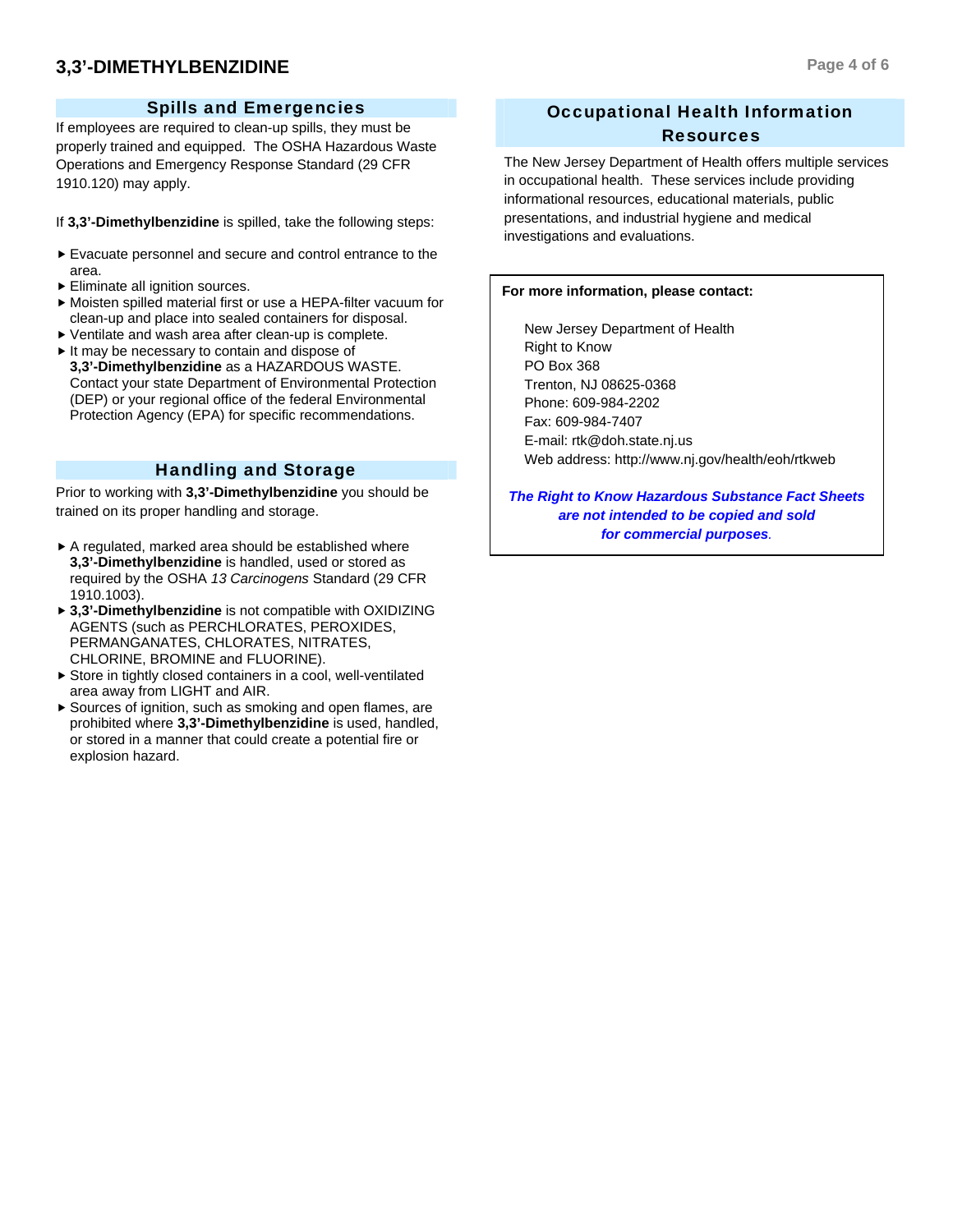# **3,3'-DIMETHYLBENZIDINE** Page 1 and  $P$  and  $P$  and  $P$  and  $P$  and  $P$  and  $P$  and  $P$  and  $P$  and  $P$  and  $P$  and  $P$  and  $P$  and  $P$  and  $P$  and  $P$  and  $P$  and  $P$  and  $P$  and  $P$  and  $P$  and  $P$  and  $P$  and  $P$  and  $P$

#### **GLOSSARY**

**ACGIH** is the American Conference of Governmental Industrial Hygienists. They publish guidelines called Threshold Limit Values (TLVs) for exposure to workplace chemicals.

**Acute Exposure Guideline Levels** (AEGLs) are established by the EPA. They describe the risk to humans resulting from once-in-a lifetime, or rare, exposure to airborne chemicals.

**Boiling point** is the temperature at which a substance can change its physical state from a liquid to a gas.

A **carcinogen** is a substance that causes cancer.

The **CAS number** is unique, identifying number, assigned by the Chemical Abstracts Service, to a specific chemical.

**CFR** is the Code of Federal Regulations, which are the regulations of the United States government.

A **combustible** substance is a solid, liquid or gas that will burn.

A **corrosive** substance is a gas, liquid or solid that causes destruction of human skin or severe corrosion of containers.

The **critical temperature** is the temperature above which a gas cannot be liquefied, regardless of the pressure applied.

**DEP** is the New Jersey Department of Environmental Protection.

**DOT** is the Department of Transportation, the federal agency that regulates the transportation of chemicals.

**EPA** is the Environmental Protection Agency, the federal agency responsible for regulating environmental hazards.

**ERG** is the Emergency Response Guidebook. It is a guide for emergency responders for transportation emergencies involving hazardous substances.

**Emergency Response Planning Guideline** (ERPG) values provide estimates of concentration ranges where one reasonably might anticipate observing adverse effects.

A **fetus** is an unborn human or animal.

A **flammable** substance is a solid, liquid, vapor or gas that will ignite easily and burn rapidly.

The **flash point** is the temperature at which a liquid or solid gives off vapor that can form a flammable mixture with air.

**IARC** is the International Agency for Research on Cancer, a scientific group.

**Ionization Potential** is the amount of energy needed to remove an electron from an atom or molecule. It is measured in electron volts.

**IRIS** is the Integrated Risk Information System database on human health effects that may result from exposure to various chemicals, maintained by federal EPA.

**LEL** or **Lower Explosive Limit**, is the lowest concentration of a combustible substance (gas or vapor) in the air capable of continuing an explosion.

**mg/m3** means milligrams of a chemical in a cubic meter of air. It is a measure of concentration (weight/volume).

A **mutagen** is a substance that causes mutations. A **mutation** is a change in the genetic material in a body cell. Mutations can lead to birth defects, miscarriages, or cancer.

**NFPA** is the National Fire Protection Association. It classifies substances according to their fire and explosion hazard.

**NIOSH** is the National Institute for Occupational Safety and Health. It tests equipment, evaluates and approves respirators, conducts studies of workplace hazards, and proposes standards to OSHA.

**NTP** is the National Toxicology Program which tests chemicals and reviews evidence for cancer.

**OSHA** is the federal Occupational Safety and Health Administration, which adopts and enforces health and safety standards.

**PEOSHA** is the New Jersey Public Employees Occupational Safety and Health Act, which adopts and enforces health and safety standards in public workplaces.

**Permeated** is the movement of chemicals through protective materials.

**ppm** means parts of a substance per million parts of air. It is a measure of concentration by volume in air.

**Protective Action Criteria** (PAC) are values established by the Department of Energy and are based on AEGLs and ERPGs. They are used for emergency planning of chemical release events.

A **reactive** substance is a solid, liquid or gas that releases energy under certain conditions.

**STEL** is a Short Term Exposure Limit which is usually a 15 minute exposure that should not be exceeded at any time during a work day.

A **teratogen** is a substance that causes birth defects by damaging the fetus.

**UEL** or **Upper Explosive Limit** is the highest concentration in air above which there is too much fuel (gas or vapor) to begin a reaction or explosion.

**Vapor Density** is the ratio of the weight of a given volume of one gas to the weight of another (usually *Air*), at the same temperature and pressure.

The **vapor pressure** is a force exerted by the vapor in equilibrium with the solid or liquid phase of the same substance. The higher the vapor pressure the higher concentration of the substance in air.